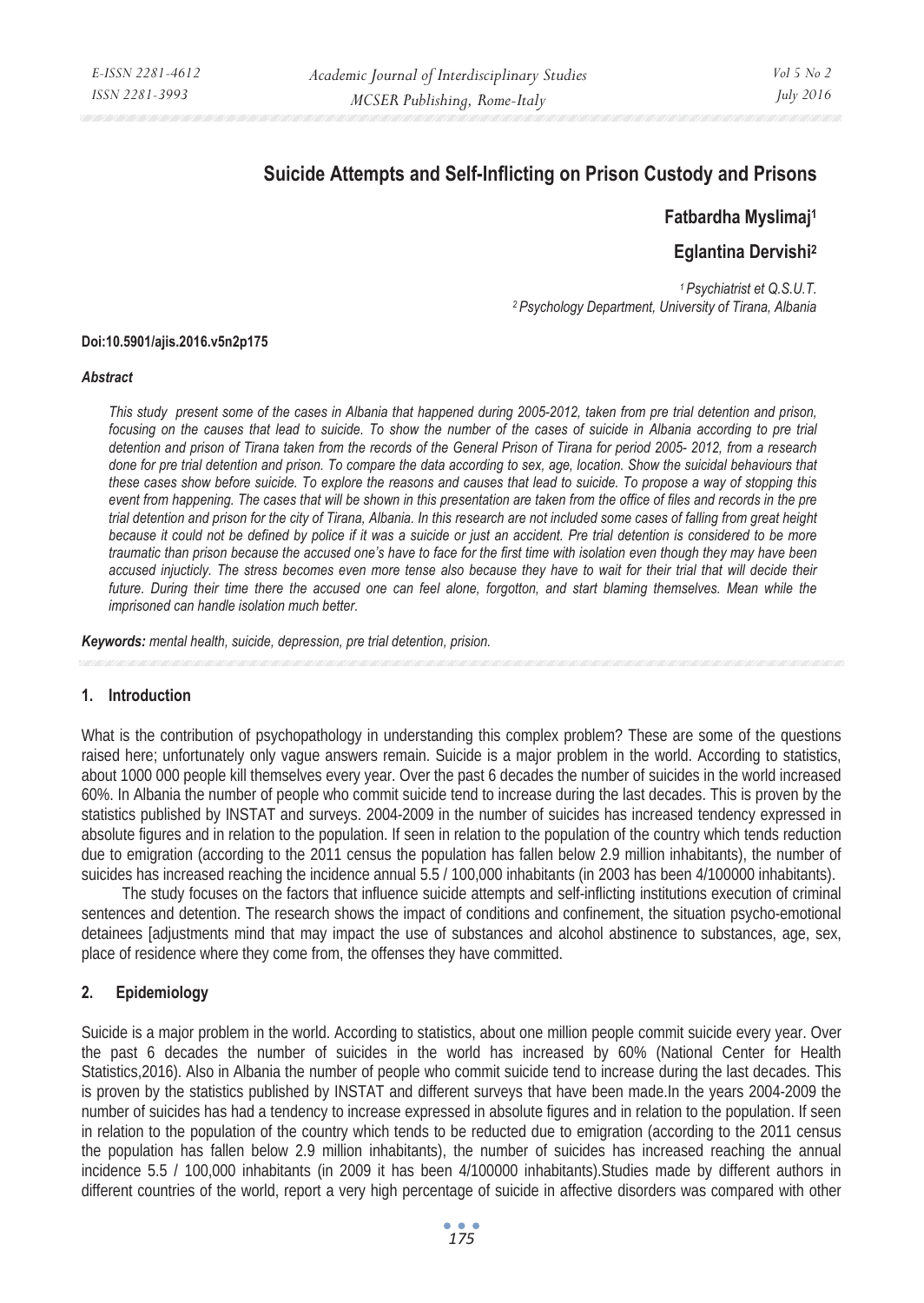| E-ISSN 2281-4612 | Academic Journal of Interdisciplinary Studies | $Vol_5$ No 2     |
|------------------|-----------------------------------------------|------------------|
| ISSN 2281-3993   | MCSER Publishing, Rome-Italy                  | <i>July 2016</i> |
|                  |                                               |                  |

psychiatric disorders. So in about 50-70% of people who have committed suicide, mood disorders are present, mainly in the depressive phase. The risk to commit suicide is 30 times higher in patients with mood disorders compared to the general population. In these studies it has been highlighted the fact that the suicide risk in mood disorders is about 15%, and the greater level of risk is in the first 5 years, when patients manifest mood disorders.

Patients with depression with psychotic (Simon, R. & Hales, R. 2006). features compared to other patients with affective disorders, have a 5 times higher risk for suicide. Even in patients with bipolar depression the suicide rates are found in very high figures, over 20%. The conclusion in which most researchers have achieved is that the predisposing factor for the realization of suicide a situation is not compulsive (Heron M. Deaths, 2016), but it is the presence of depressive sympthomes or mixed episode of bipolar traits, especially paired with symptomatic psychotic. Clinical treatment of patients on psychotropic drugs shows that mixed bipolar conditions are associated especially with a high risk of suicide (Shea, S. 2002) because in this case, committing suicide a favor combination of humor to fallen disforia, high levels of energy and motivation to plans completed suicide. Depression is one of the disorders that often affects children and adolescents. expressed teen Depressive sympthomes expressed on teenagers and children causes more suicides, numbers which these past 30 years have increased significantly.

Clinical symptoms of depression, can be diagnosed with difficulty in adolescents and children. Adults often do not notice signs of depression in their children until they commit a suicidal act. A big number of psycho-social factors (American Psychiatric Association; 2004). contribute in suicidal behavior in children and adolescents, such as age, sex and race.Family factors are considered the most important, that contribute to suicidal behavior in children and adolescents (Roberts SE, Jaremin B, Lloyd K;2013). Concerns, family trauma, disorders on secondment parent-child, physical abuse and sexual abuse by family members, hostilities, difficulties to socializate in schools, etc. lead to the birth of melancholy, sentiment that it is only despair, depression and suicidal behavior encourage.

The studies conducted in the US, refer that the number of suicide in patients with mood disorders is 400 of 100,000 men and 180 women from 100,000 inhabitants. The biggest risk for suicide in affective disorders is in people who are single, divorced, widowed. Approximately 30% of subjects who commit suicide, who are diagnosed with depression, have in their history , previous suicide attempts. Suicide in depressed patients has a greater risk of happening in those patients who have less prior depressive episodes than those who abuse with drugs and alcohol.

Based on studies conducted over the years, in Albania, suicide actually is a serious problem, because these cases have always been increasing. For this there are several studies and publications forensic aspects, social, legal suicide. The Professor XH.Gjata with collaborators in the study conducted in 1973 reports that suicidal behavior is in the amount of 37.5%.

Dr. D.Totozani in 1974 on the study for suicide, analyzing suicides by patients wiith psychotic problems reports that from 23 suicides, 12 were with endogenous depression . S.Vokopola, with collaborators, the 1974 study showed that from 30 suicides, 5 belonged DEB and 22 to the Depressing Syndrome.

In the study conducted by Dr. N.Polimeri on Endogenous Unipolar Depression in 1979, for a period of 7 years, it was reported a suicide rate of 1.3% of the patients with DEU in our country. While in the control material, suicidal behavior in patients with DEB is found in 30% (16).In a study of medico - legal Full Service Central Forensic in Tirana for a period of 40 years from 1958 to 1997, according to the examination of 6206 cases of autopsy of foresic-medicine, suicide occupy 10.4% of them, with a ratio between males and females about 2: 1, data which are similar to those of foreign literature.From the data we notice that most if the cases are hanging, gunshots fire, poisoning, followed by falling from height, drowning, burning, etc.

Another study of the period of time from 2000-2002, 58 of the 697 deaths examined by Forensic Medicine Institute in Tirana, were suicides cases, most aged 21-40 years. According to the means used to commit suicide, it has been noticed that firearm suicides by hanging and take the first place, followed by falling from heights, helmet and drowning.

In the information, according to data of the years 2008 - 2009 of the Albanian police, suicide throughout the country in recent years, we can identify a very high number of suicide which is constantly increasing.

In the information, according to data of the years 2010 - 2012 of the Albanian police, suicide throughout the country in recent years, we can identify a very high number of suicide which is constantly increasing.

### **3. Risk Faktors**

The reason why a person commits suicide almost every time is hard to define. The most common reasons are: Depression, losing hope, diseases, unemployment, the loss of a close person, guilt feeling, breaking up a relationship, psychosis (Windfuhr K, Kapur N; 2011).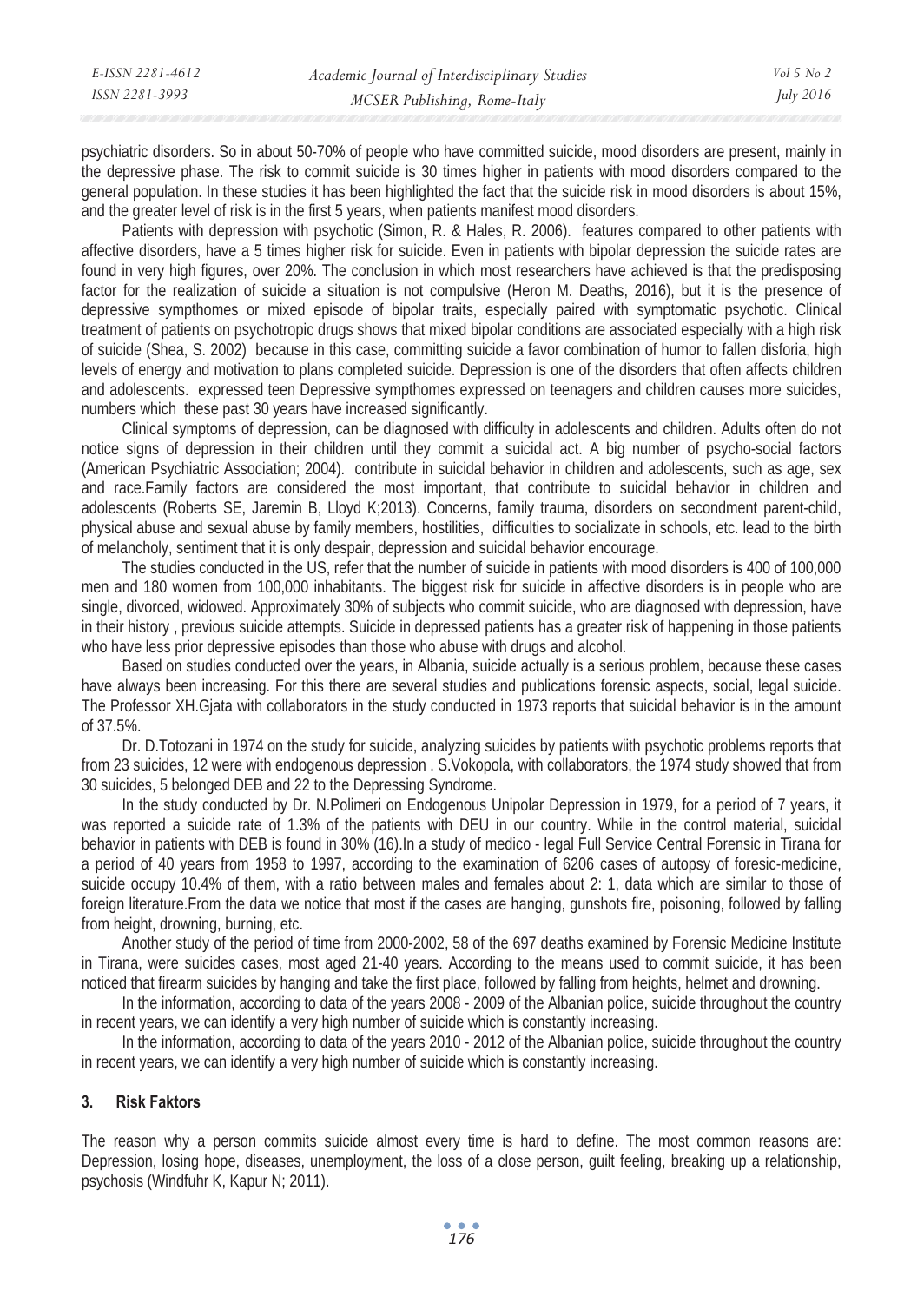| E-ISSN 2281-4612 | Academic Journal of Interdisciplinary Studies | Vol 5 No 2       |
|------------------|-----------------------------------------------|------------------|
| ISSN 2281-3993   | MCSER Publishing, Rome-Italy                  | <i>July 2016</i> |
|                  |                                               |                  |

There are a variety of views on suicide. Some, like Albert Camus, claim that the judgment whether life is worth living or not constitutes the only real philosophical question. Others see suicide as the product of a disturbed mind, caused by psychopathological processes . It is probably correct to say that the first systematic study of suicide was carried out by Emile Durkheim, and was published in 1897 in his classic volume Le Suicide (Durkheim, 1897/1952). According to him, suicide is the result of the influence and control of society over an individual. He proposed four types of suicide, each characterized by a particular pattern of tension between the individual and society (Tartaro C and Lester D. (2005).

#### **4. Results**

Suicide is a psycho-active phenomenon that occurs in all the countries of the world. Currently, suicide is an ungrateful act, considered a paradoxical and disturbing act, a crime against nature, because it denies the instinct of conservation.

The issue of suicide has multiple and various aspects: forensic, ethical, philosophical, sociological and psychiatric, also concerning measures for the treatment and prevention of suicidal attempts by better known suicidal behaviourIn 2004 there were 45 cases of suicide are presented. 19 of these cases were females and 26 males. 7 were children, 24 were agreed from 20-40 years old and 21 cases 40 and above. In 2010 there were 25 cases of suicide that were presented 8 of these cases were females and 18 males. 1 case was a children, 9 cases were aged 20-40 years old and 14 cases 40 and above. In 2011 there were 25 cases of suicide that were presented. 10 of these cases were females and 15 males. 3 cases were children, 13 were agreed 20-40 years old and 26 cases 40 and above.

Mental health is one of the major problems that can cause suicide in Tirana: emotional disorder, depression, stress, anxiety etc. These problems are found in most of the people that committed suicide. They're parents or close friends said that they had one or more of these mental problems. Stigma of the persons that suffer from mental diseases makes them commit suicide.

Unemployment in one of the most common reason of people who commit suicide because of economical problems. These people are traumatised because they lost their job and they have no way of finding a source of wealth so they get depressed very easily. Emigration is also one of the causes that leads people to pessimist thoughts.

Family crises that has touched Albania these last years. This is a common problem to teenagers because the number of divorces is becoming very high.

Getting addicted to something like drugs or alcohol can surely lead someone to suicide. If this addiction gets bigger and bigger every day when the moment comes that that person has to stop he/she becomes aggressive.

| Year  | Suicides | Self-Infliction |
|-------|----------|-----------------|
| 2005  |          |                 |
| 2006  |          |                 |
| 2007  |          |                 |
| 2008  |          |                 |
| 2009  |          | 11              |
| 2010  |          |                 |
| 2011  |          |                 |
| 2012  |          |                 |
| Total |          |                 |

**Table 1:** Suicide attempts and self-inflicting on prison custody and prisons for 2005-2012

It has been stated that suicide note are fewer in numbers than attempts suicide in prision institutions. The number of suicide varies in the range of 0-2, while the number of suicide attempts vary from 6 to lower the number the number of suicide. While the total number of suicide attempts is 64, the number of suicide is 9.

The number of suicide on the institutions of criminal penalties varies from 0 to 3 and the highest number of suicide was recorded in 2010, which was 3. The number of suicide attempts in prisons varies from 3 to 8, and the highest number of suicide occurred in 2006, which consisted in 8. Even in prisons as pre-trial detention, the number of suicide attempts is higher than suicide, and precisely suicide attempts are 42, while suicide are 6.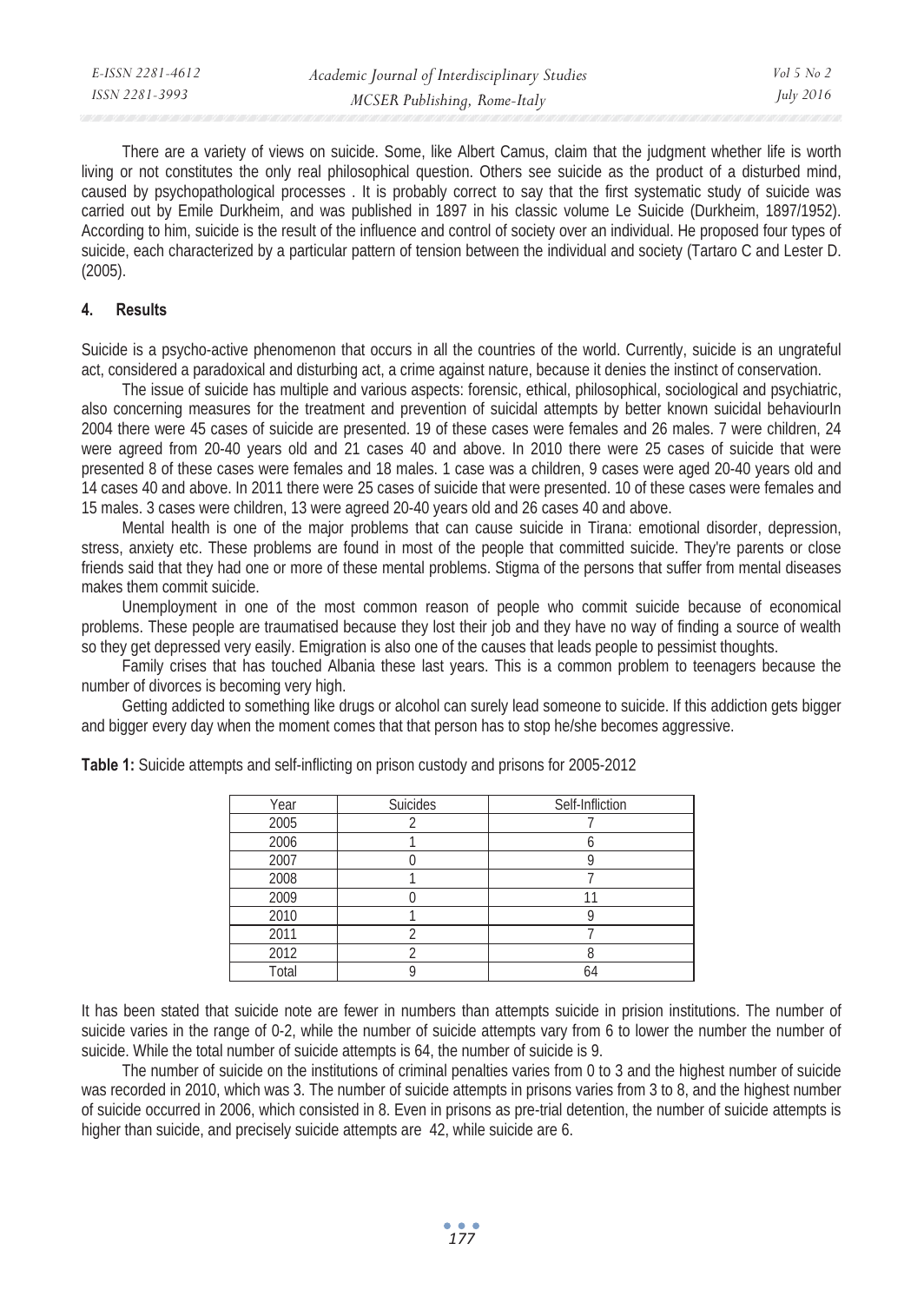

**Figure 2:** The number of suicide and suicide attempts on the institutions of criminal penalties

Even in this table it is observed that the number of suicide attempts is higher in pre-trial dentention than in prisons and respectively 64 in pre-trial detention and 42 in prisons. Translated into percentages 59.25% in pre-trial detention and 40.75% in prisons. This report is very close to the one for the period 2005-2012.





#### **5. Discussion**

It has been stated that suicide note are fewer in numbers than attempts suicide in prision institutions. The number of suicide varies in the range of 0-2, while the number of suicide attempts vary from 6 to lower the number the number of suicide which corresponds to the year 2006, 11, which corresponds to the year 2009. While the total number of suicide attempts is 64, the number of suicide is 9.

The number of suicide on the institutions of criminal penalties varies from 0 to 3 and the highest number of suicide was recorded in 2010, which was 3. The number of suicide attempts in prisons varies from 3 to 8, and the highest number of suicide occurred in 2006, which consisted in 8. Even in prisons as pre-trial detention, the number of suicide attempts is higher than suicide, and precisely suicide attempts are 42, while suicide are 6.

Even in this table it is observed that the number of suicide attempts is higher in pre-trial dentention than in prisons and respectively 64 in pre-trial detention and 42 in prisons. Translated into percentages 59.25% in pre-trial detention and 40.75% in prisons. This report is very close to the one for the period 2005-2012.

Most suicide attempts do not result in death. Many of these attempts are done in a way that makes rescue possible. These attempts are often a cry for help.

Some people attempt suicide in a way that is less likely to be fatal, such as poisoning or overdose. Males, especially elderly men, are more likely to choose violent methods, such as shooting themselves. As a result, suicide attempts by males are more likely to result in death.

Relatives of people who attempt or commit suicide often blame themselves or become very angry. They may see the suicide attempt as selfish. However, people who try to commit suicide often mistakenly believe that they are doing their friends and relatives a favour by taking themselves out of the world.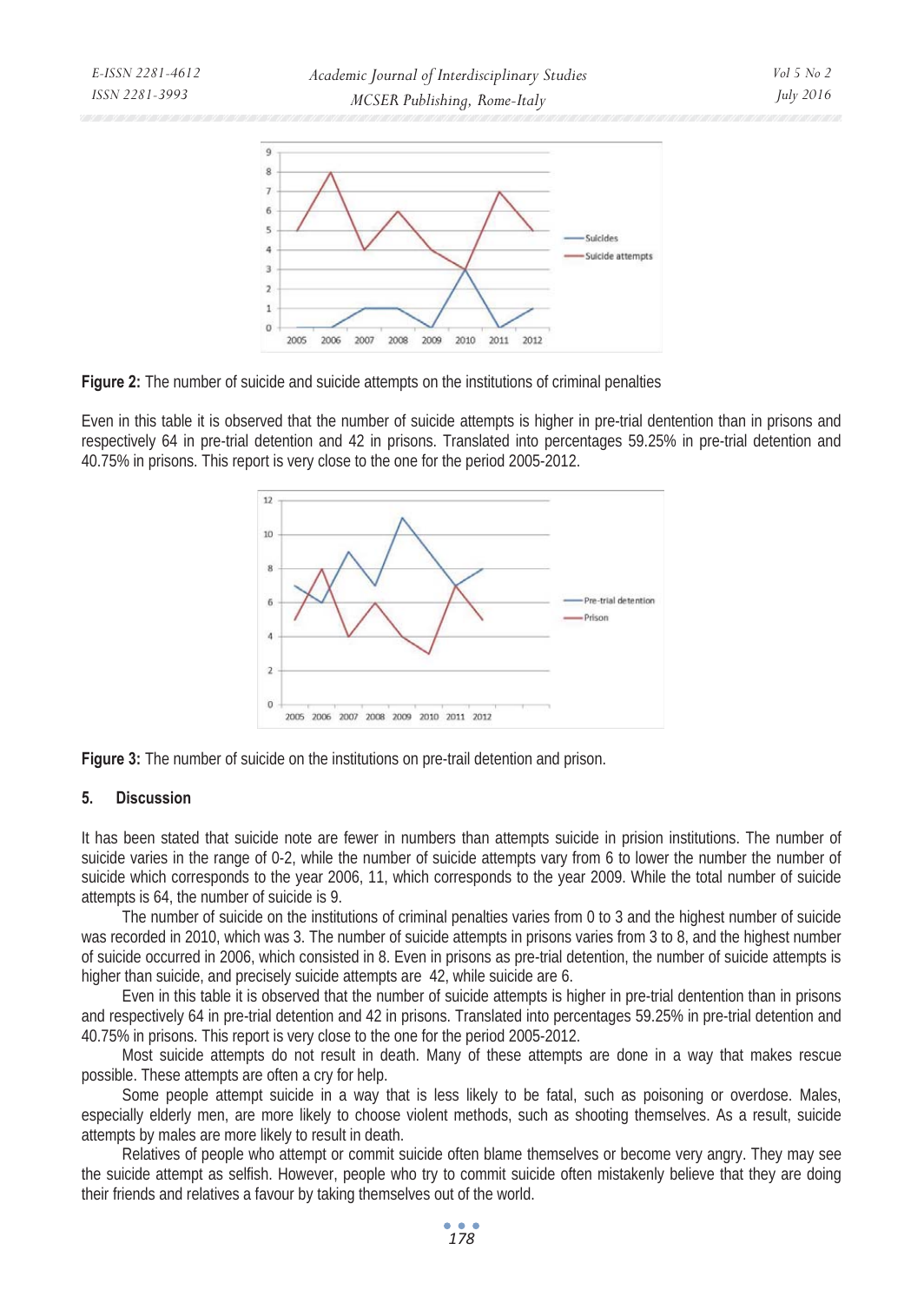### **6. Conclusions**

Suicide is a negative social phenomenon with different aspects of ethics of Philosophy, forensic, psychiatric, legal, social, etc. Its recognition as full and deep will help in the detection, diagnosis, prevention and treatment of rasetve of suicidal attempts. Suicide cases in Albania have always been being increasing which also requires better knowledge of the various aspects of suicide in order to take measures and prevent it. Most suicide attempts do not result in death. Many of these efforts are made in a way that makes salvation possible. These efforts are often a cry for help. There is a rise in the number of suicide attempts as a result of mood disorders, predominantly depressive disorders. In most cases suicidal attempts are accompanied by mood disorders, , hopelessness, negative thinking, self-isolation or self-blame, we can treat to prevent suicide in the context medicated with psychotropic drugs.Familiarity with suicidal behaviors, which are preceded by suicidal thoughts, accompanied by a suicidal plan, is a very important factor in suicidal prevention. It is noted that suicides are fewer in numbers than attempted suicide in detention and the penitentiary (prison). The number of suicide and attempted suicide in detention, is higher than the number of suicide in prisons. A particularly important factor is that the media are being too cautious and reserved in granting news mock suicide to prevent suicide, especially among young people and women as highly vulnerable layers.

#### **7. Recommendations**

Measures to prevent suicide and attempts sucidive have great importance, especially for those most at risk of suicide, for example young people and adolescents living in difficult social and economic situation, people with weak psychic balance who suffered a concussion, elderly persons living in difficult conditions. Employees of psycho-social care, should be informed about this phenomenon and finding the diagnosis, prevention and treatment for people going through suicidal attempts that have a suicide risk.

For people who have committed suicide attempts should be taken special care at hospitals via somatic treatment, psychiatric, in the first days after the event and later; so they need to feel great care by their relatives. Schools and the media have a greater impact people and children so that they have a great responsibility to inform people about the risk of suicide.

The best thing we can do is to recognize suicidal behaviors to help prevent suicide through human care, and psychosocial professional assistance. We must see this phenomenon in a broader context, health and psychologica . If, as we suspect, some cases of suicidal behavior are not defined 'Psychiatric' then we should be able to slip in this behavior in social cognitive models of so-called normal (theory of planned behavior, health belief model, a model of selfregulation, protection Motivation Theory).

The progress of science, modern face, provides us with an opportunity to rethink the verge our attitudes towards suicide and to integrate significant health instruments, clinical and social psychology to increase our understanding of this complex problem. So the best thing that we can do is to know the suicidal behaviours. Because if we know the behaviours of the people who may attempt to commit suicide we can treat it and prevent it. School and the media have the bigger effect of people and children so they have a big responsibility to inform people about the risks of suicide. It is best for the school to let their students know that they can always talk to someone about their problems and that they're not alone. The media should always remind them that this act can affect not only themselves but also they're family, friends and all the society.So they should always try to help people and mostly children because of the power and effect that they have on them.

*"Sometimes even to live is an act of courage" [Seneca]'* 

#### **References**

American Psychiatric Association. (2004). Practice Guidelines for the Assessment and Treatment of Patients with Suicidal Behaviors. In: Practice Guidelines for the Treatment of Psychiatric Disorders Compendium, 2nd edition. pp. 835-1027. VA: Arlington.

Gjata Xh., Peti A. (1973). Studim kliniko stastikor mbi depresionin dhe psikozen maniakodepresive, Shendetesia Popullore, 3, 57-62.

Heron M. Deaths (2016). Leading causes for 2013. National vital statistics reports; vol 65 no 2. Hyattsville, MD: National Center for Health Statistics. 2016

Morriss R, Kapur N, Byng R, (2013). Assessing risk of suicide or self harm in adults. BMJ. 2013 Jul 25;347:f4572. doi: 10.1136/bmj.f4572.

National Center for Health Statistics. About underlying cause of death, 1999–2014. CDC WONDER online database. 2016. Available from: http://wonder.cdc.gov/ucd-icd10.html.